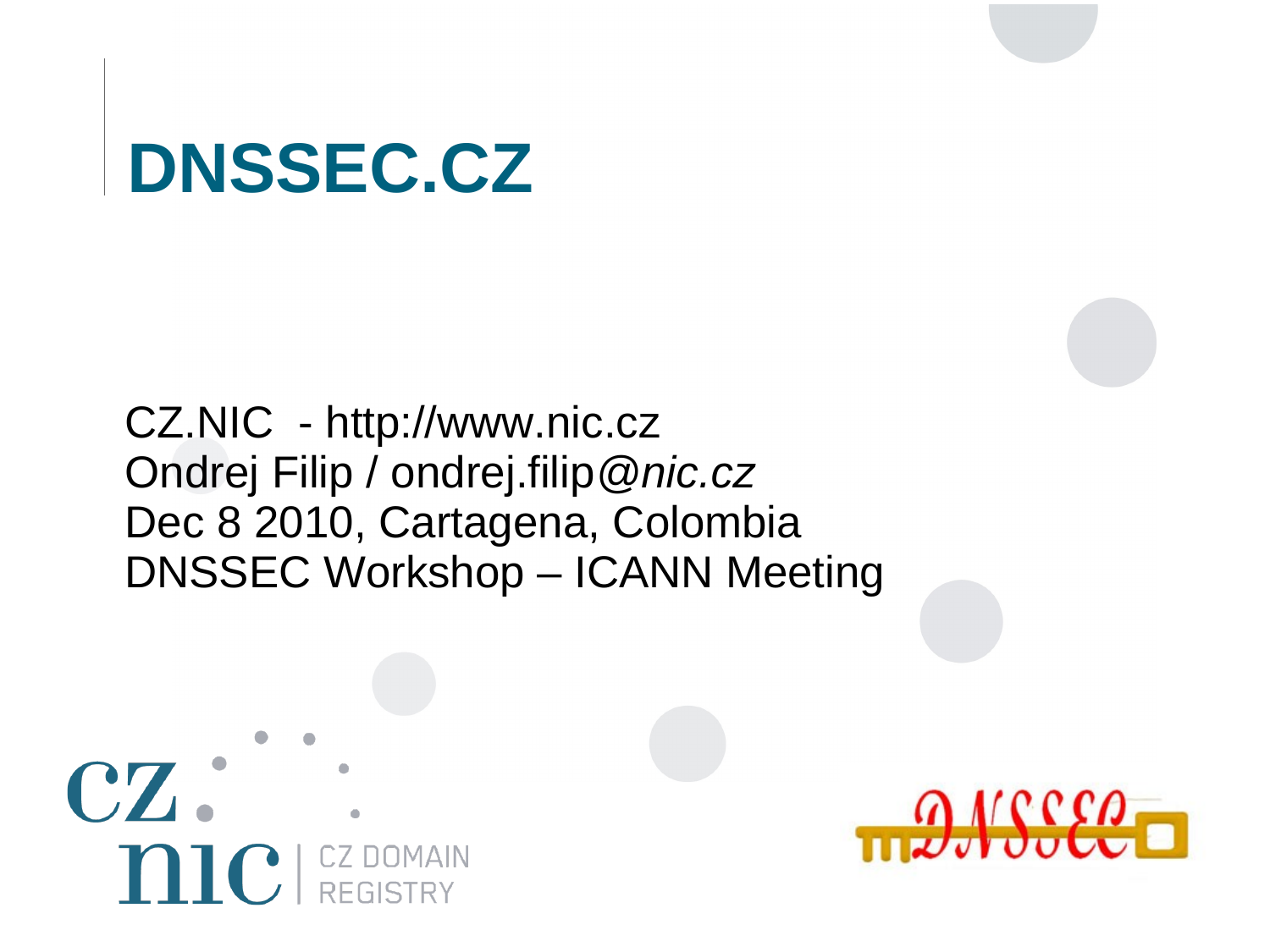# **High level design**



#### ● DNS

- NSEC3 RSASHA512
- KSK 2048 bits (rollover every 2 years)
- ZSK 1024 bits (rollover every 2 month)
- BIND + ZKT
- Registry
	- Own opensource software Fred http://fred.nic.cz
	- The same scheme as for domain names registration – registry -> registrar -> registrant
	- EPP protocol
	- Key sharing (next slide)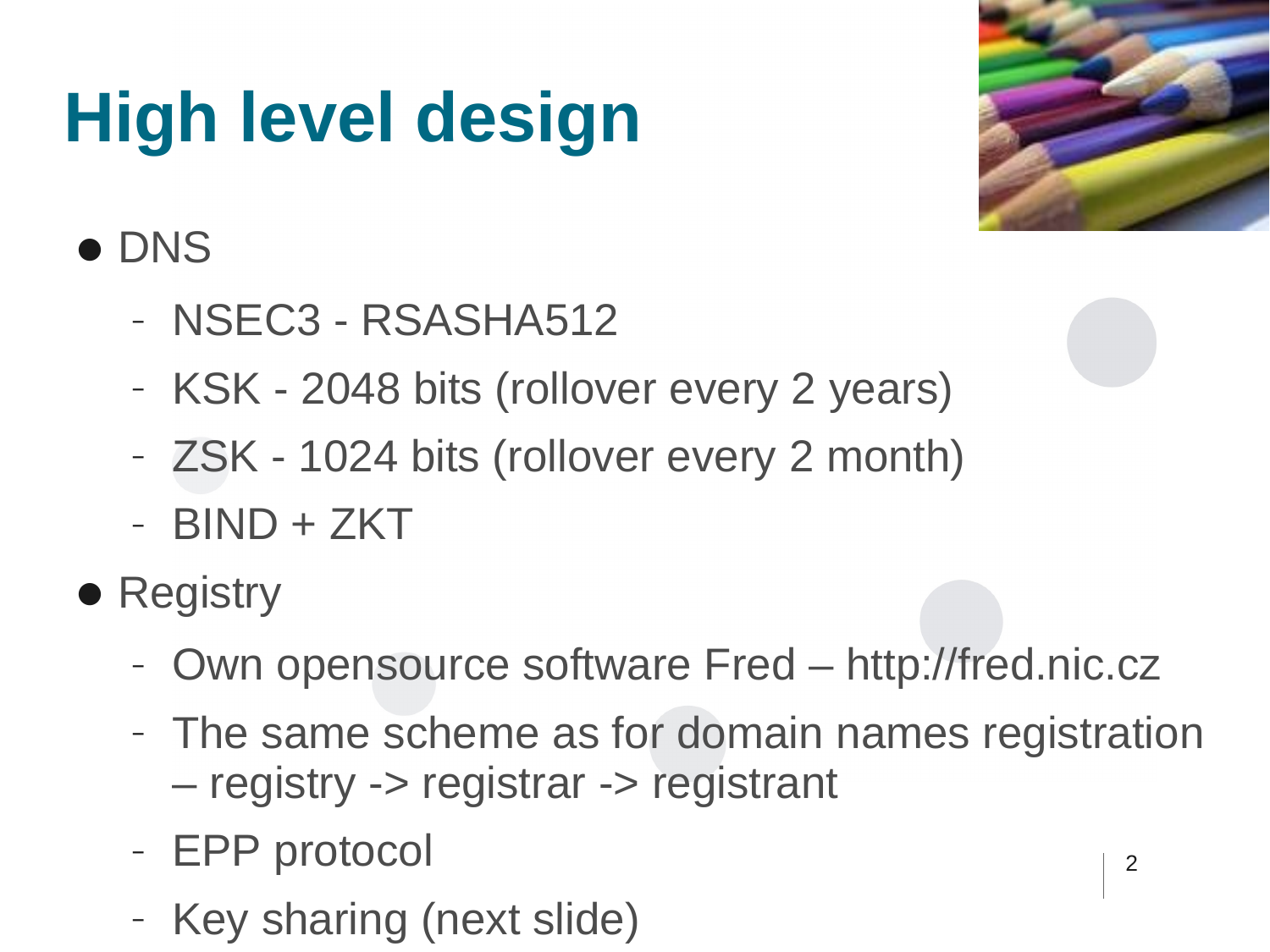#### FRED **Design - data structure**

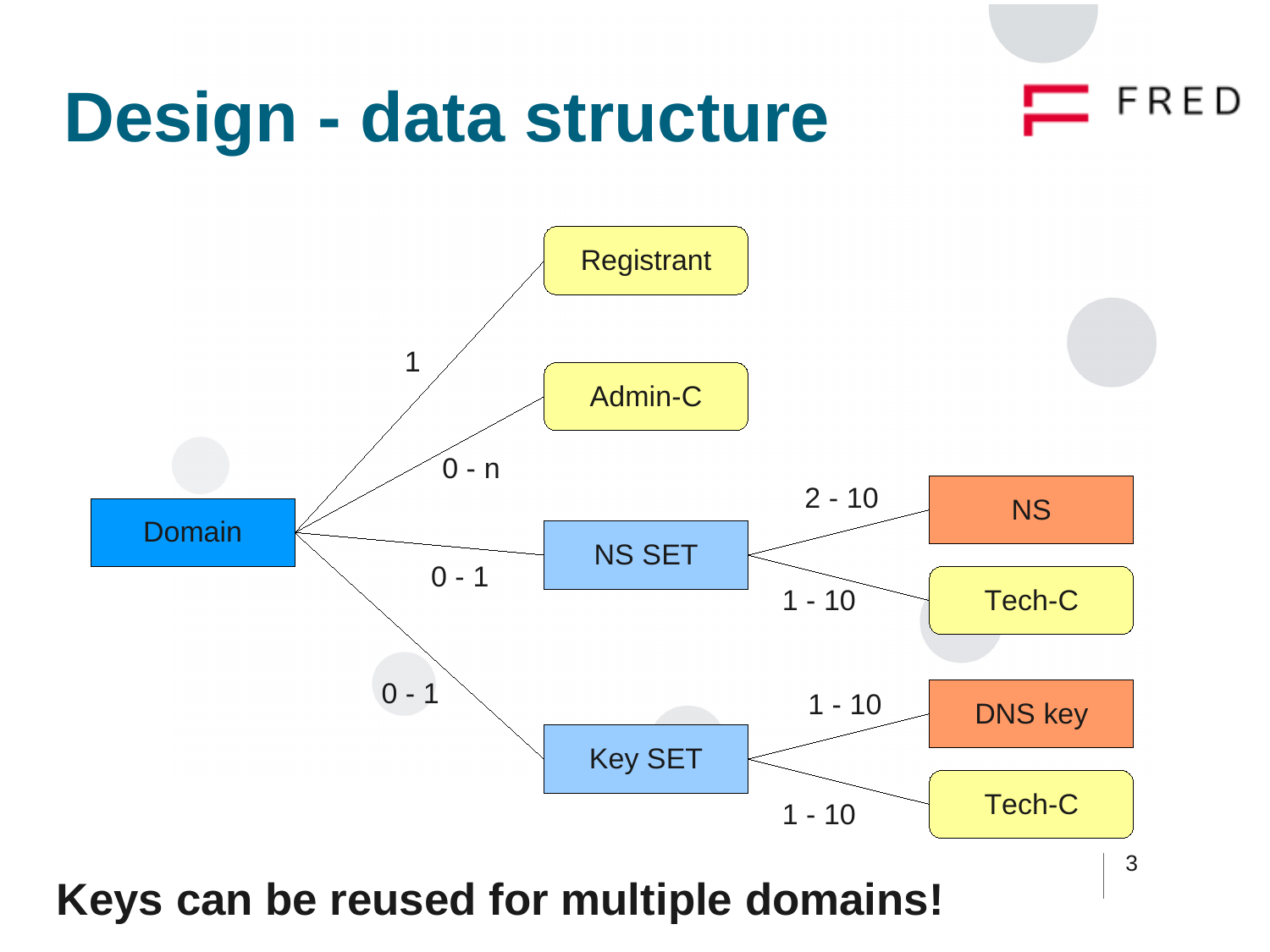# **Deployment**

- March 3, 2008 project announced
- April 4, 2008 ENUM (0.2.4.e164.arpa) zone signed – first signed ENUM
- September 2, 2008 .CZ signed
- September 30, 2008 .CZ open for end-user public key registration (DS records)
- August 24, 2010 NSEC -> NSEC3 transition

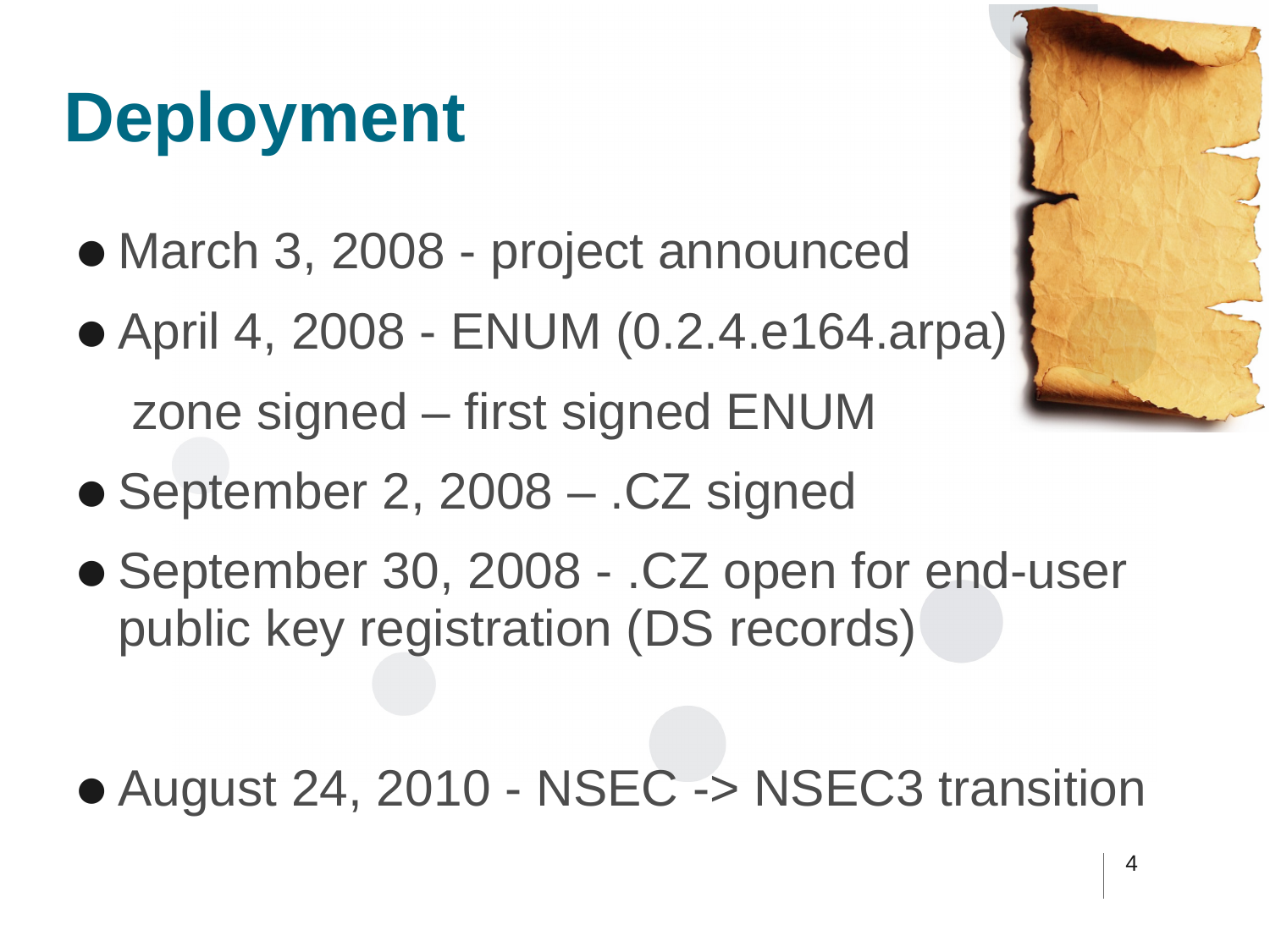## **DNSSEC penetration**



- About 15% domains is signed
- That means  $\sim$  **109.000** domains! (of 742k)
- Check numbers at [http://www.nic.cz](http://www.nic.cz/)
- Default by two registrars Active24, Web4U
- More to come

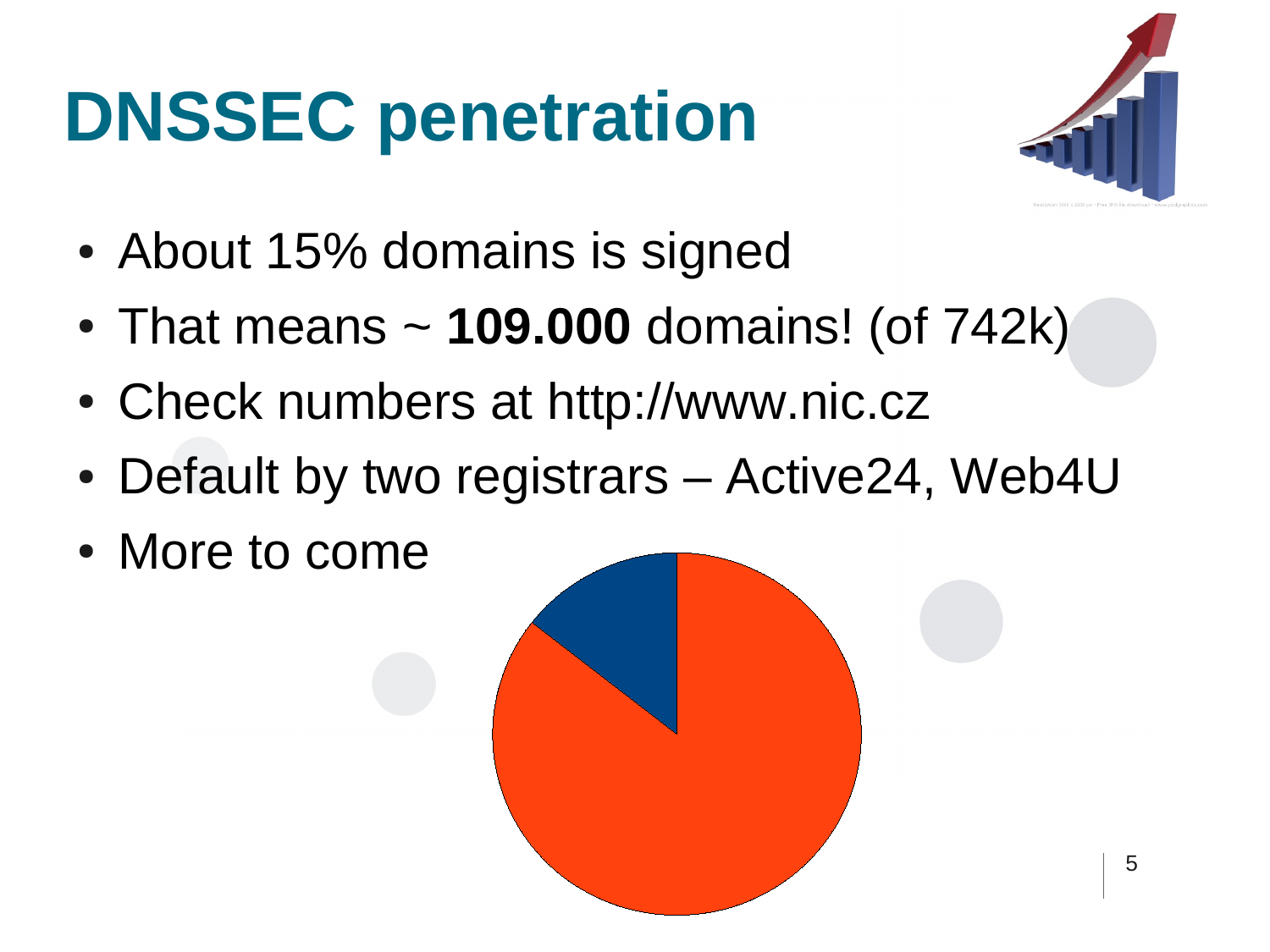# **Challenges**



- Technical (easy)
	- Lack of sw support, bugs in implementation (2008)
	- Larger zone, IXFR, signature reusing
- Communication
	- DNSSEC "invisibility" Firefox DNSSEC Plugin
	- Communication with end users (companies, press, government – eu2009.cz) - campaigns
	- Registrars no additional fees, advantages registrars supporting DNSSEC – co-marketing -> DNSSEC enabled by default
	- ISPs validation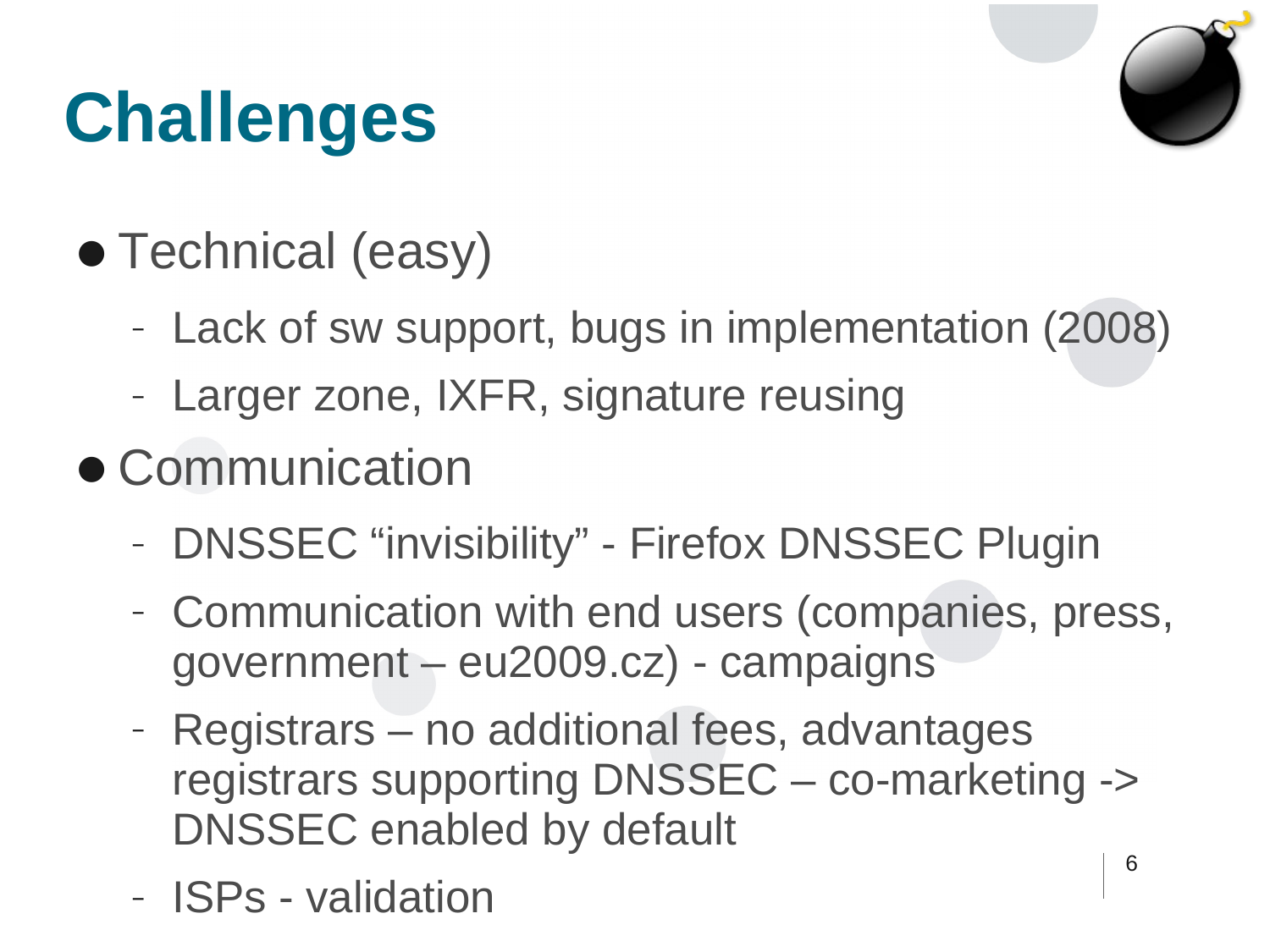## **Lessons & conclusions**

- Registry responsibility
- Security is not a special service, it is a feature, natural part of domains
- Need to find allies ISPs, registrars, content providers, endusers – communication is very important
- DNSSEC can be deployed at larger scale
- Plan your DNS infrastructure
- Test, test, test...
- Registrars with more TLDs (e.g. .cz + .eu)

7